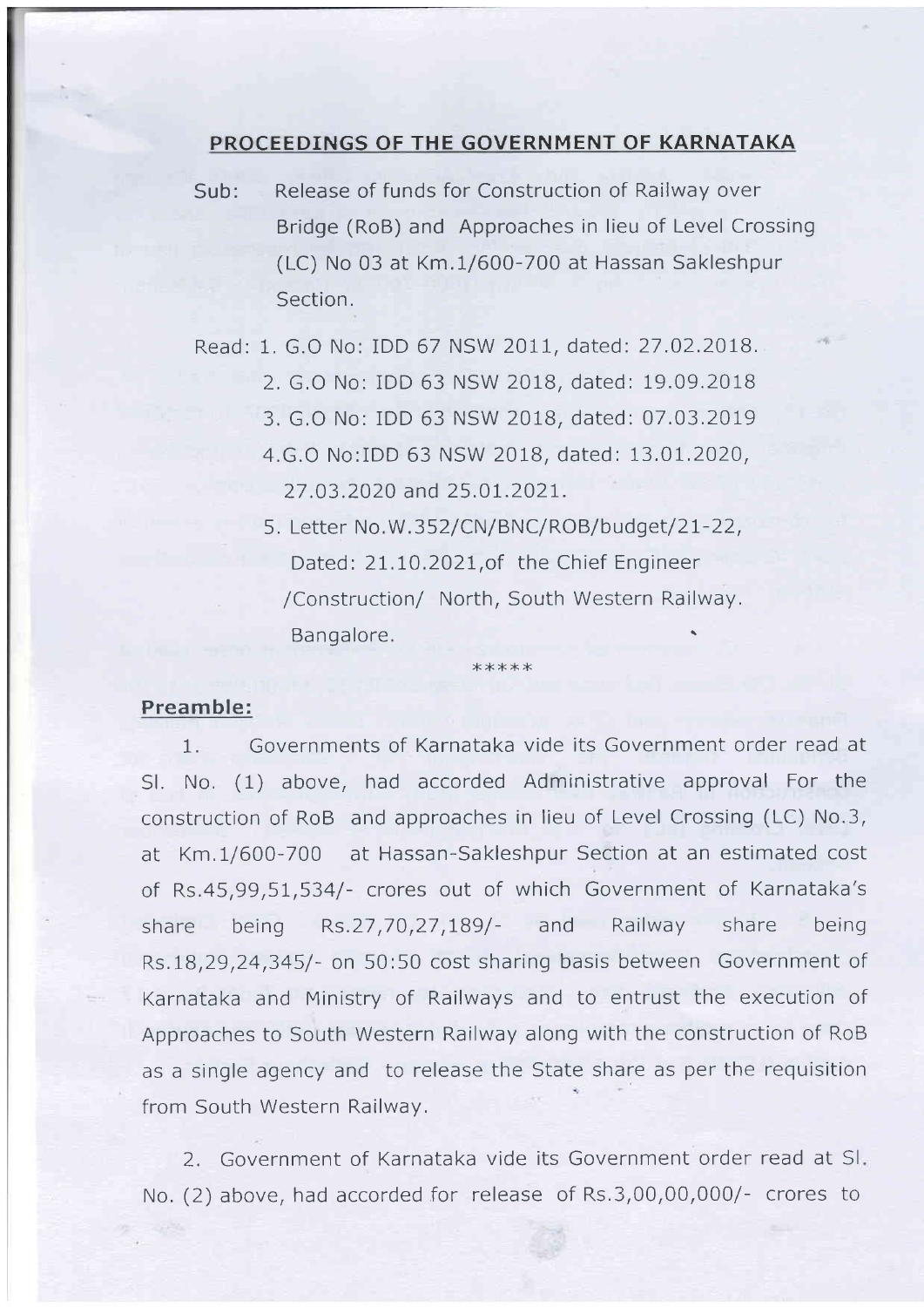the Financial Advisor and Chief Accounts Officer, South Western Railway, Bengaluru towards the Government of Karnataka share for construction of Railway over Bridge (RoB) and Approaches in lieu of Level Crossing (LC) No 3 at Km.1/600-700 at Hassan - Sakleshpur Section.

3. Government of Karnataka vide its Government order read at Sl. No. (3) above, had accorded released of Rs.3,54,06,000/- to the Chief Engineer, Communication and Buildings (South), Public WorksWorks, Ports and Inland Water Transport Department, for utility shifting works for construction of Railway over Bridge (ROB) and approaches in lieu of Level Crossing (LC) No.3, at Km.1/600-700 at Hassan-Sakleshpur Station.

4. Government of Karnataka vide its Government order read at Sl. No. (4) above, had accorded for release of Rs.15, 68,00,000 /- to the Financial Advisor and Chief Accounts Officer, South Western Railway, Bengaluru towards the Government of Karnataka share for construction of Railway over Bridge (RoB) and Approaches in lieu of Level Crossing (LC) No 3 at Km.1/600-700 at Hassan - Sakleshpur Section.

5. In the letter read at Sl: No. (5) above Chief Engineer/ (Construction/ North/Bengaluru), South Western Railway submitted utilization certificate and requested to release the funds Rs. 4.17 crore for expeditious completion of Road over Bridge (RoB) and approach road in (LC) No 3 at Km.1/600-700 at Hassan - Sakleshpur Section.

-2-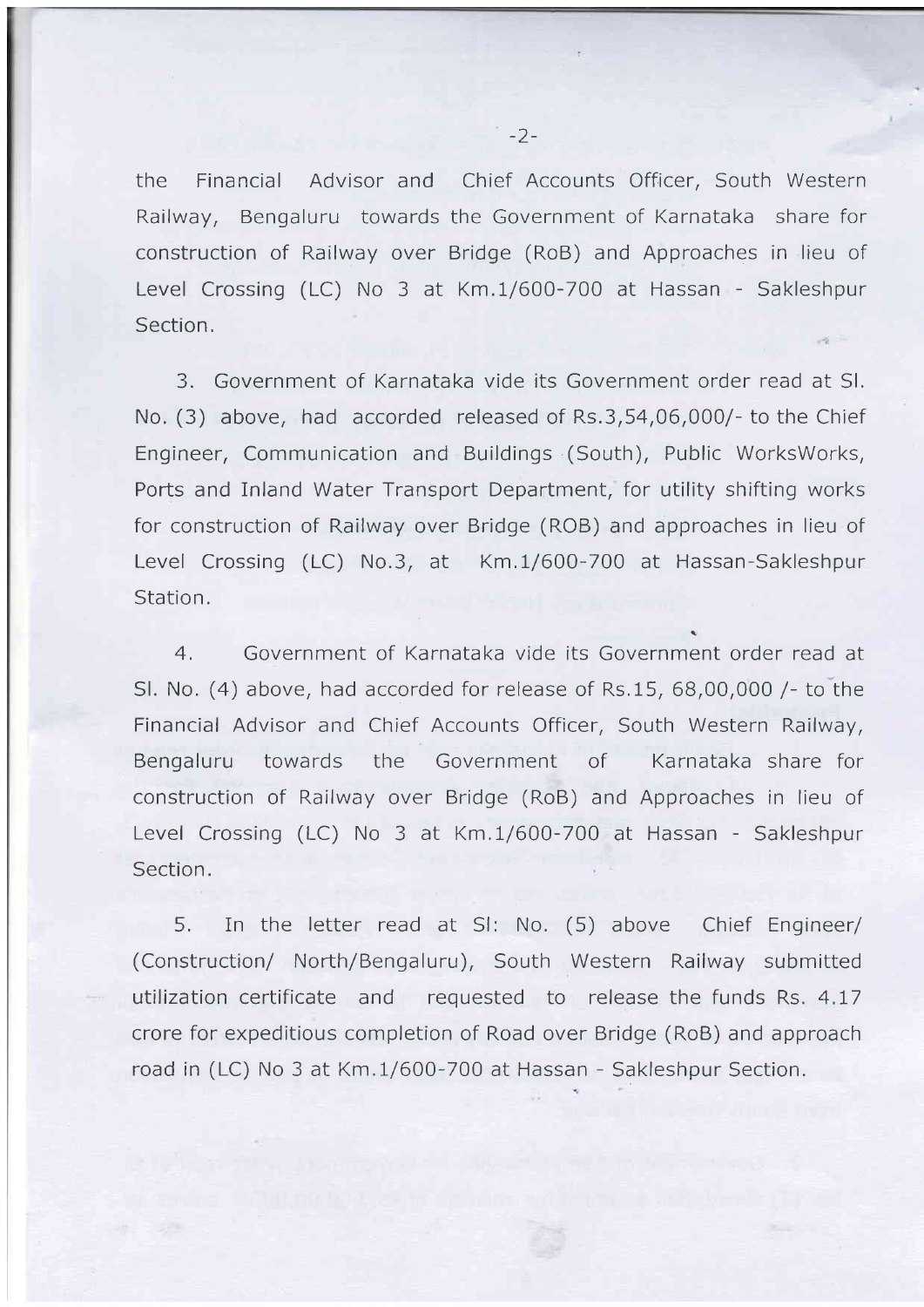6. The proposal of South Western railway has been examined in detail and hence this order.

## **GOVERNMENT ORDER NO: IDD 197 NSW 2021** BENGALURU, DATED:16.03.2022

1. In the circumstances explained in the preamble and after careful examination of the proposal, the Government of Karnataka has accorded its approval to the release Rs.4,17,00,000/- (Rupees Four Crore Seventeen lakhs only) to the Financial Advisor and Chief Accounts Officer, South Western Railway, Bengaluru towards the Government of Karnataka share for construction of Railway over Bridge (RoB) and Approaches in lieu of Level crossing (LC) No 3 at Km,1/600-700 at Hassan - Sakleshpur Section.

2. The expenditure shall be met under the Head of Account "5465-01-190-3-04-211-K-RIDE-RoB/RuB Project Investment" out of the budget provision during the financial year 2021-22.

3. The Director, K-RIDE, Bengaluru is authorized to draw the amount on a payee's receipt duly countersigned by the Under Secretary to Government, Infrastructure Development, ports and Inland Water Transport Department. K-RIDE shall in turn deposit the same to the Financial Advisor and Chief Accounts Officer (Construction), South Western Railway Bengaluru.

4. The Financial Advisor and Chief Accounts Officer (Construction), South Western Railway, Bengaluru shall furnish Utilization Certificate and Chief Engineer, (Construction), South Western Railways, Hubballi shall submit physical progress report of the project along with the ph otographs.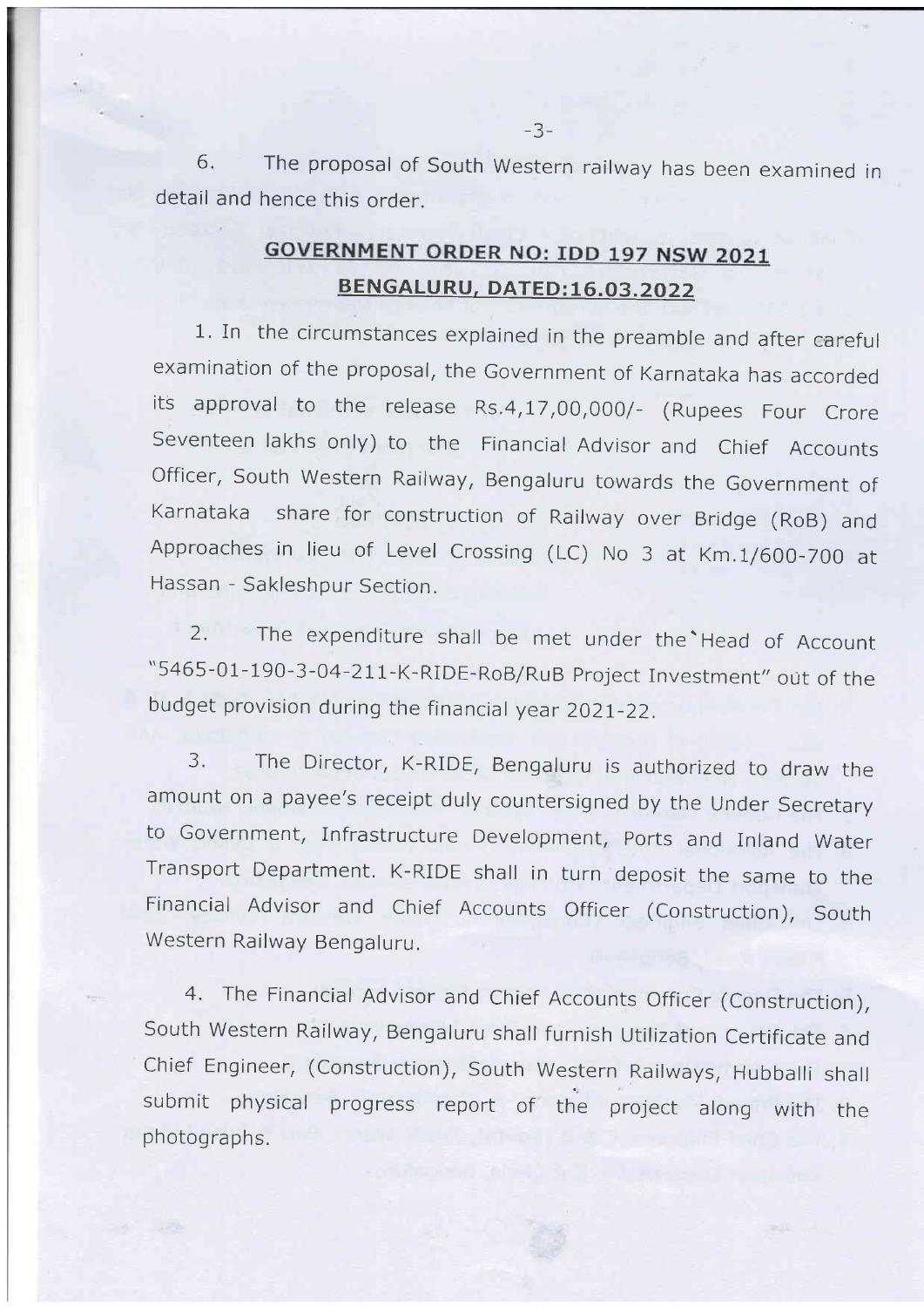5. This order is issued in accordance with the delegation of financial powers to Additional Chief Secretary/ Principal Secretary / Secretary to Government vide G.O No. FD 01 TFP 202t, dated: 31.12.2021and with the concurrence of Finance Department Note No: FD 9 Exp-1/2022, dated: 07.02.2022.

> By Order and in the name of the Governor of Karnataka

farc. (S.N<sup>I</sup>Kalavathi)

Under Secretary to Government-1, Infrastructure Development, Ports and Inland Water Transport Department

To:

- 1. The Principal Accountant General in Karnataka (A & f)/ (Audit I, II, & III), Office of the Principal Accountant General in Karnataka, AAD Section, Main Building, opposite KPSC Office, Bengaluru-01.
- 2. The General Manager, south western Railway, Keshwapur, Hubballi
- 3. The Additional Chief Secretary, Public works, Port & inland water Transport Department, 3rd Floor, Vikasa soudha, Bengaluru.
- 4. The Chief Engineer (Const/North), South Western Railway, 18th Millers Road, Bengaluru.
- 5. The Deputy commissioner, Hassan District, Hassan.
- 6. The Director of Tresuries, V.V.Tower, Bengaluru.
- 7. The commissioner, TNMC, Khanija Bhavan, Bengaluru.
- 8. The Project Manager, Khajane -2, Ghandinagar, Bengaluru.
- 9. The Chief Engineer, C & B (South), Public Works, Port & Inland Water Transport Department, K.R.Circle, Bengaluru.